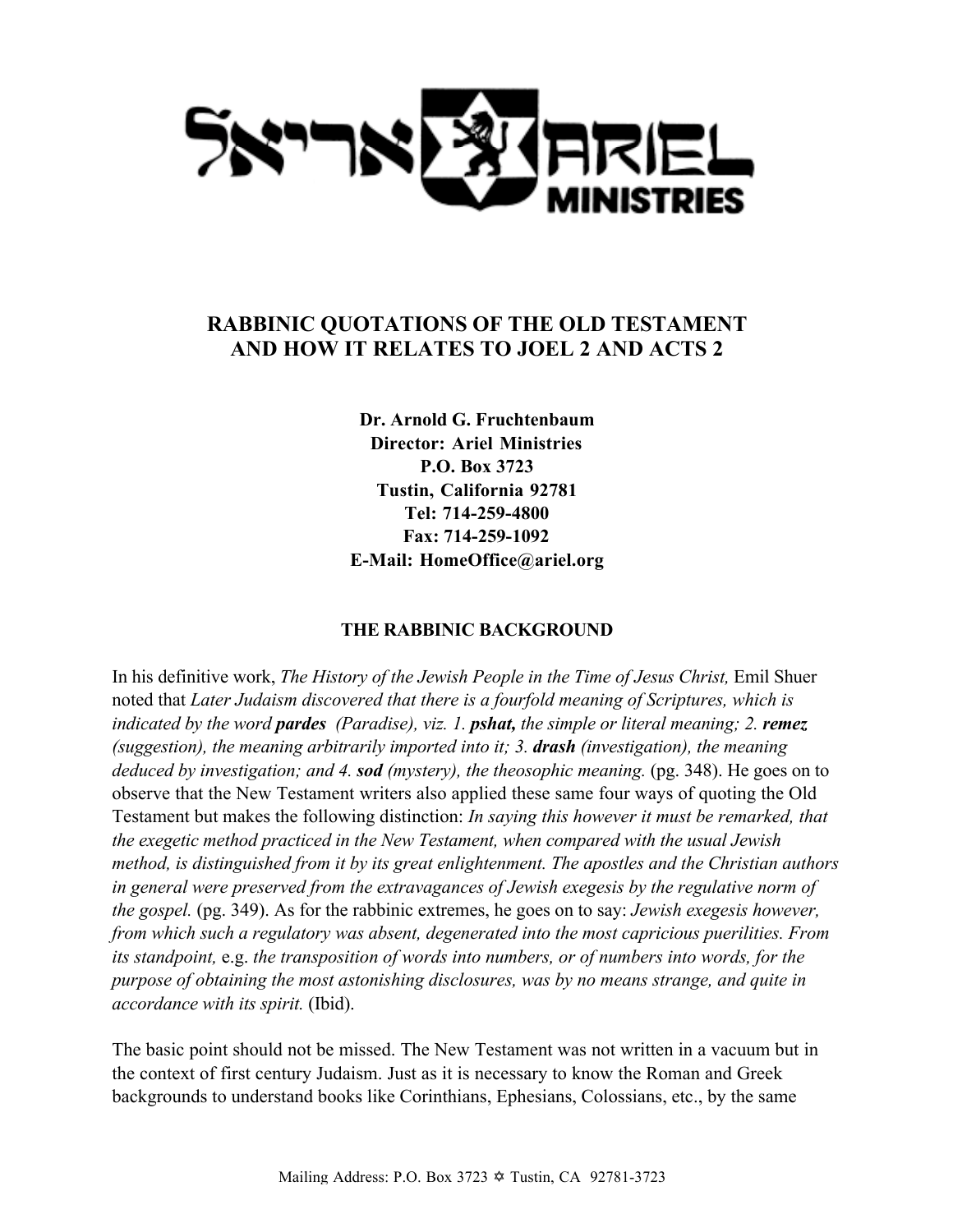token it is necessary to understand the first century Jewish background to understand the Gospels. This is also important to understand how the New Testament quotes the Old Testament. Understanding this will give Dispensationalists additional ammunition against all forms of Replacement Theology (such as Covenant Theology, Preterism, etc.). Replacement Theologians use these quotations to defend an allegorical interpretation to passages dealing with Israelology, Ecclesiology, and Eschatology. The New Testament writers were Jewish writers who wrote as Jews wrote. Our view of verbal plenary inspiration teaches that the Holy Spirit superintended the biblical writers so that without violating the writer's personality, style of writing, or vocabulary, they produced exactly what God wanted them to produce down to the very words. On the one hand, the Holy Spirit's practice of not overwhelming the writer's background explains why the New Testament authors used the same four ways of quoting the Old Testament as the rabbis did. On the other hand, the superintending by the Holy Spirit kept them from going into the rabbinic extremes. Furthermore, the rabbis never denied the literal meaning of the Old Testament passages they quoted; but in seeking some deeper meanings and/or correlations between passages, they sometimes overused their imaginations and went well beyond the biblical author's intent. The inspiration of the Holy Spirit kept the New Testament writers from doing so. Thus the New Testament writers, while using rabbinic methodology, never changed the meaning of the Old Testament text.

#### **THE REFINEMENT BY DR. DAVID L. COOPER**

Dr. David L. Cooper, the late director of the Biblical Research Society, was quite familiar with Jewish writings and also knew all about the fourfold way the New Testament quotes the Old, but he created new names for the four categories to make it easier for Gentile Christians to understand. (*Messiah: His Historical Appearance,* pgs. 174-177). He also noted that the second chapter of the Gospel of Matthew has one example of each category. I will give his examples and add some of my own.

The first rabbinic category was *pshat* which has the basic meaning of "simple", "plain." Cooper referred to it as *literal prophecy plus literal fulfillment.* The example used is Matthew 2:5-6 which quotes Micah 5:2. In the original context of Micah 5:2, the prophet is speaking prophetically and prophesying that whenever the Messiah is born, He will be born in Bethlehem of Judah. Thus the *literal* meaning of Micah is that the Messiah will be born in the Bethlehem of Judah and not the Bethlehem of Galilee. When a literal prophecy is fulfilled in the New Testament, it is quoted as a *literal fulfillment.* Other prophecies that fall into this category include: Psalm 22 (describing the death of the Messiah); Psalm 110:1 (the Messiah will be seated on the right hand of God); Isaiah 7:14 (the virgin birth); 40:3 (the forerunner of the Messiah); 52:13-53:12 (the rejection, atoning death, burial, and resurrection of the Messiah); 61:1-2a (the prophetic ministry of the Messiah); Zechariah 9:9 (the ride into Jerusalem on a donkey); Zechariah 11:4-14 (Messiah will be sold out for thirty pieces of silver); Malachi 3:1 (the forerunner of the Messiah); et. al. These are cases where the Old Testament literally speaks of a specific event in the future and when that specific event is fulfilled literally in the context of the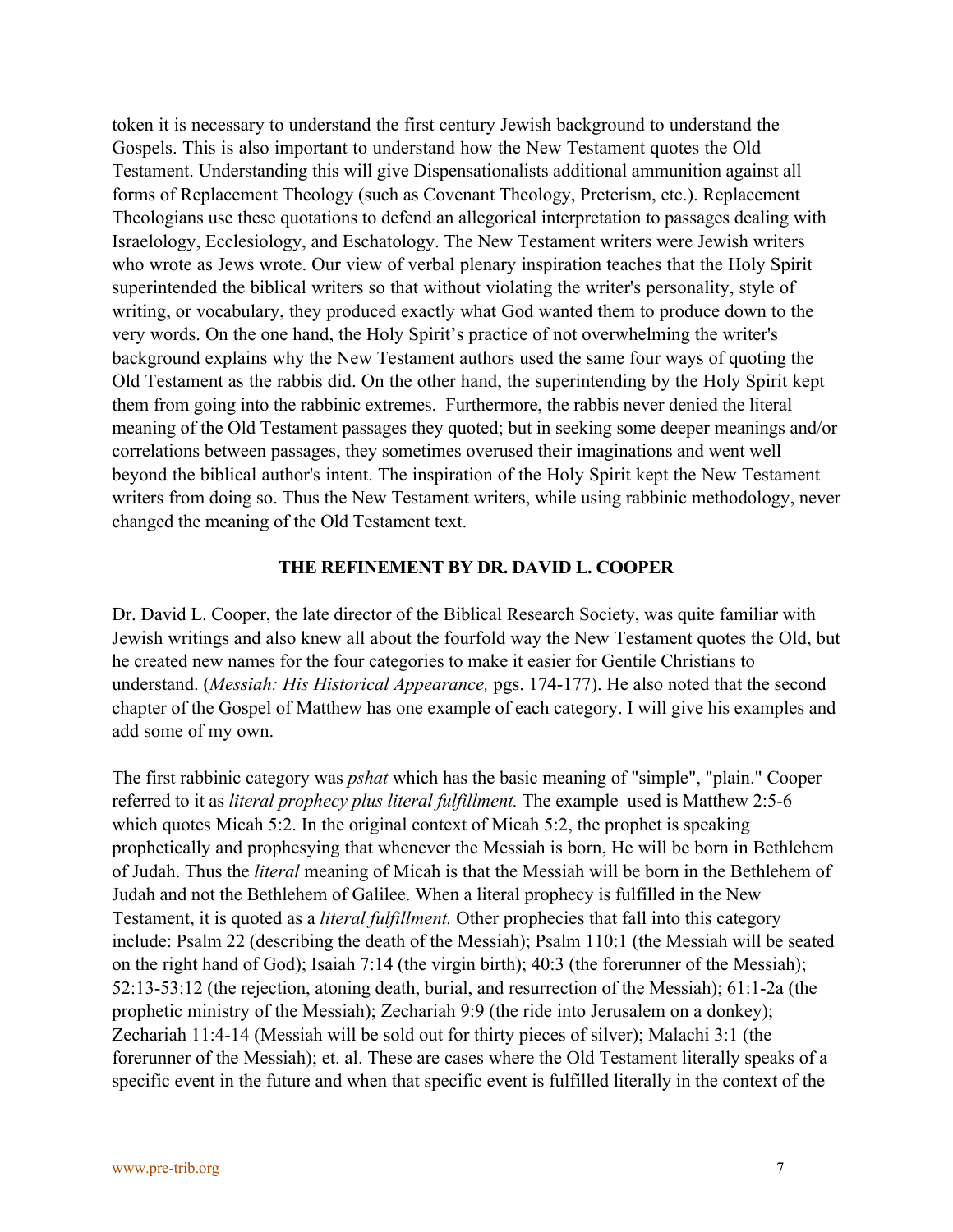New Testament, the New Testament quotes that particular prophecy as a point-by-point fulfillment.

The second rabbinic category was *remez* which means "hint" or "clue" or "suggestion." Cooper dubbed this category as *literal plus typical* and the example is Matthew 2:15 which quotes Hosea 11:1. In the original context of the Hosea passage, it is not even a prophecy but refers to an historical event, that of the Exodus. The background to the Hosea passage is Exodus 4:22-23 which refers to Israel as the national son of God. Thus, according to Hosea, when God brought Israel out of Egypt, He divinely called His son out of Egypt. The *literal* meaning of the Hosea passage refers to the Exodus under Moses. There is nothing in the New Testament that can change or reinterpret the meaning of the Hosea passage nor does the New Testament deny that a literal exodus of Israel out of Egypt actually occurred. However, the Old Testament *literal* event becomes a *type* of a New Testament event. In the New Testament, an individual *Son of God,* the Messiah, is also divinely called out of Egypt. The passage is not quoted as a fulfillment of prophecy since it was not a prophecy to begin with, but quoted as a *type.* Matthew does not deny, change, or reinterpret the original meaning. He understands it literally, but the literal Old Testament event becomes a type of a New Testament event. In rabbinic parlance, it is a *remez* or a hint of another meaning in additional to the literal, in this case a *typology.* Other examples include: Isaiah 29:13 (Israel has become religious only in the outward sense, obeying man-made commandments while ignoring the divine commandments) quoted in Matthew 15:7-9 (Israel becomes a type of the Pharisees and their traditions which made them very religious. They were religious based upon man-made traditions while actively disobeying divine law such as honoring father and mother); Isaiah 6:10 (speaks of Isaiah's ministry that will be largely rejected) quoted in John 12:39-40 (Isaiah's ministry becomes a type of Messiah's ministry which was also largely rejected); Psalm 118:22-23 (the rejected stone) quoted in Matthew 21:42 (a type of the rejection of the Messianic stone that becomes a stone of stumbling); Exodus 12:46 (prohibition against breaking any bone of the Passover lamb) quoted in John 19:36 (that prohibition is now a type for not breaking the bones of the Passover Lamb of God). Many of the quotations and/or references to the books of Exodus, Leviticus, and Numbers in the Book of Hebrews fall into this category. While the author of Hebrews makes references to the sin of Kadesh Barnea, Moses, Aaron, the Levitical priesthood, the blood sacrifices, the Day of Atonement, Melchizedek, etc., he never once denied that there was a literal sin of Kadesh Barnea, Moses, Aaron, blood sacrifices, Day of Atonement, or Melchizedek. However, all these now become types of the person and/or work of Jesus the Messiah.

The third rabbinic category was *drash.* It has the meaning of "exposition", "investigation" which expanded on the meaning of the text, drew conclusions, and applied to a new situation based often on only one point of similarity. Cooper referred to this category as *literal plus application* giving the example of Matthew 2:17-18 which quotes Jeremiah 31:15. In the original context, Jeremiah was not prophesying of an event in the far future, as was the case with Micah, or dealing with an event that was long history as was the case with Hosea. Jeremiah was prophesying about a current event happening in his own time, the beginnings of the Babylonian Captivity. As the Jewish young men were being taken into captivity, they went by the town of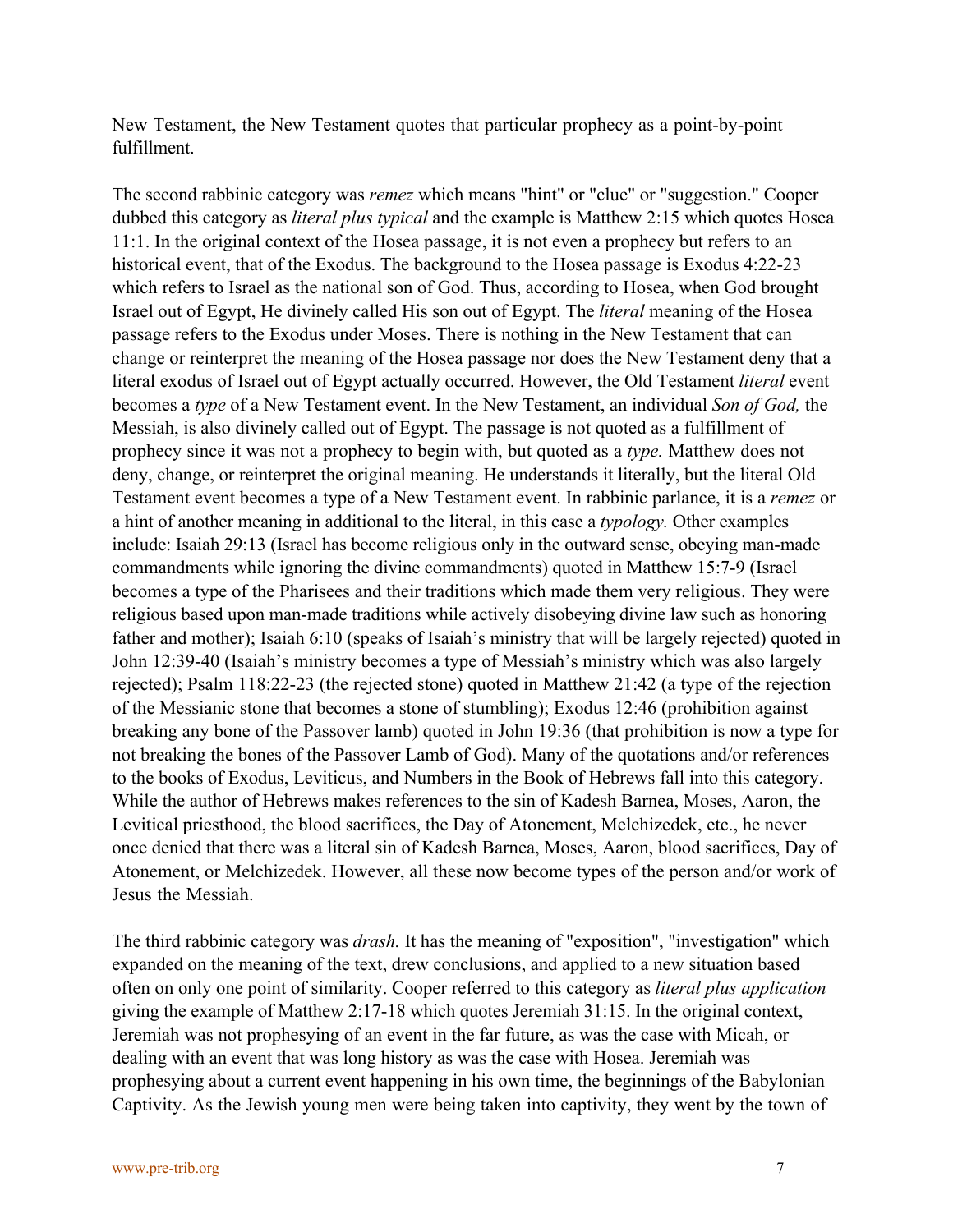Ramah, a town not far from where Rachel was buried. Rachel had become the symbol of Jewish motherhood. As the young men were marched toward Babylon, the Jewish mothers of Ramah came out weeping for sons they would never see again. Jeremiah pictured the scene as *Rachel weeping for her children.* This is the *literal* meaning of the Jeremiah passage. Like the rabbis, the New Testament cannot change or reinterpret what the verse means in that context, nor does it try to do so. But in this category there is a New Testament event that has one point of similarity with the Old Testament event and it is quoted as an *application.* The one point of similarity here is that once again there are Jewish mothers weeping for sons they will never see again. Otherwise, the two situations are totally different. The Jeremiah event happened in Ramah, north of Jerusalem; the Matthew event happened in Bethlehem, south of Jerusalem. In the Matthew passage, the sons are killed; in the Jeremiah passage, the sons are not killed but taken into captivity. There is only one point of similarity in the two events: Jewish mothers weeping for sons they will never see again. The *literal* meaning of the Jeremiah passage is dealing with the Babylonian Captivity. But by means of *drash,* the verse is quoted as an *application* because of one point of similarity. Another example is the quotation of Isaiah 53:4 (where Isaiah is speaking of the spiritual healing of Israel as a nation from their sins by means of the blood atonement of the Messiah) in Matthew 8:17 (applied to the physical healing of Jewish individuals by Jesus). The point of similarity is the healing by the Messiah. Isaiah deals with the spiritual healing of the Jewish nation resulting from Messiah's atonement; Matthew describes the physical healing of Jewish individuals at a point of time when Jesus had not yet died and therefore no atonement had yet been made. Another example is the quotation of Isaiah 6:9-10 (which describes the nature of Isaiah's ministry) quoted in Matthew 13:14-15 (which applies to the ministry of Jesus), and the one point of similarity is that both speak in a way the unbelieving Jewish audience will not be able to understand. The same is true with the quotation of Psalm 78:2 (which states that the Psalmist will speak a *parable* and *dark sayings* that are well known and passed down from generations) in Matthew 13:35 (where Jesus now speaks in parables teaching things that they had not known before but are revealing new truth). The point of similarity is that of speaking in parables. This is the category to which the Joel two and Acts two passages fall into and this will be discussed later in the paper.

The fourth rabbinic category was *sod* which means "secret" or "mystery." This category was so called since generally it was neither based on a single passage of Scripture nor a quotation of any specific scripture. It tended to summarize what the Scriptures said on a subject. An example from the *Midrash Rabbah* 63:11 reads as follows: *Hence it is written as in the verse, And I will no more make you a reproach of famine among the nations.* There is no actual verse that reads like this but it is a combination of the concepts found in Ezekiel 36:30 and Joel 1:19. Hence this *midrash* is a summary of a biblical teaching and not an actual quote. Cooper titled this category as *summation,* and cites Matthew 2:23 as the example: *...that it might be fulfilled which was spoken through the prophets, that he should be called a Nazarene.* As in the *midrash* quote, there is no such actual statement anywhere in the Old Testament. While many try to make a reference to Isaiah 11:1, the only point of similarity is the sound of *netzer*, but that passage is not dealing with a town called Nazareth. Matthew is not quoting a specific Old Testament statement but is summarizing what the Old Testament said. While this will not be true in every case, one clue is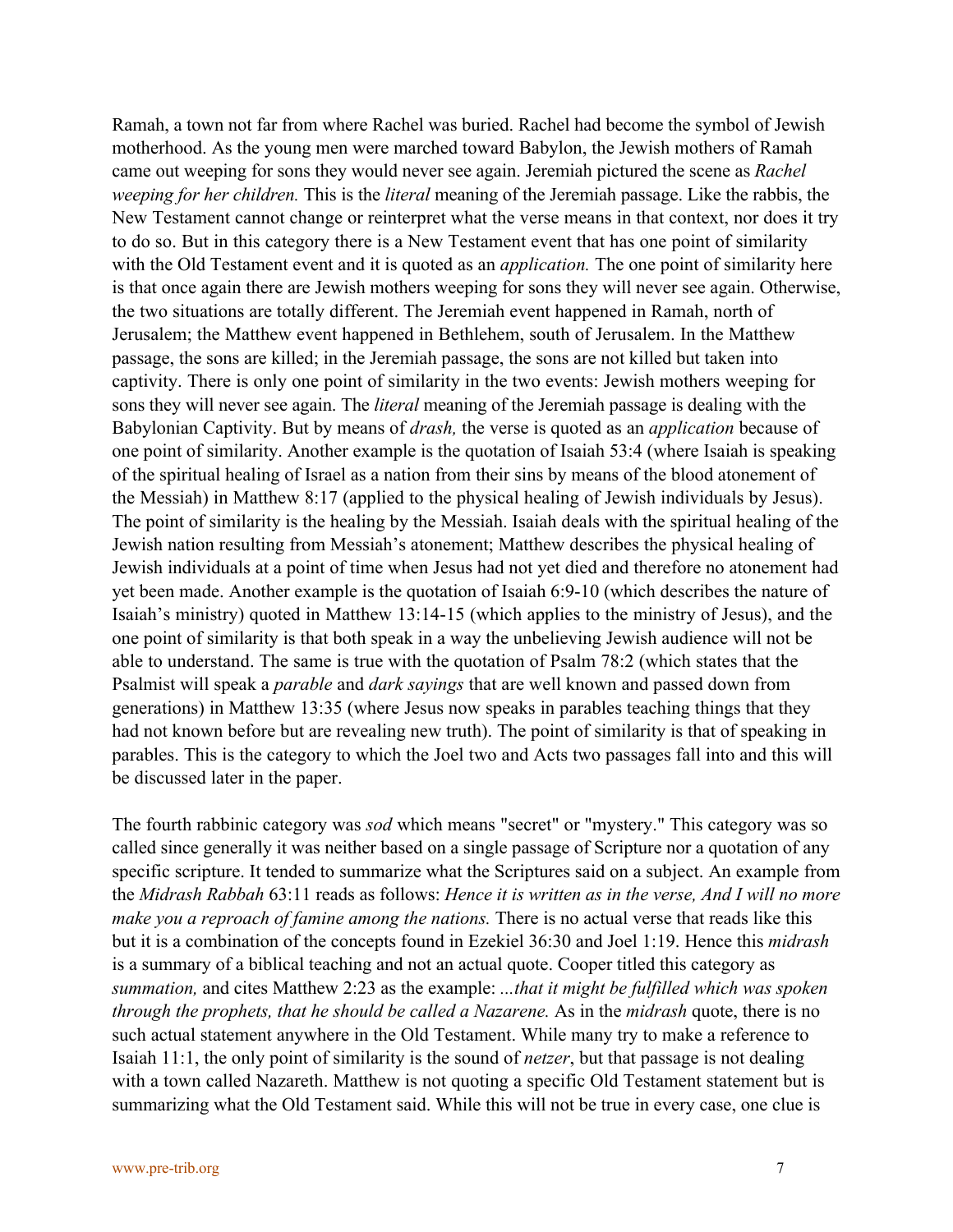when the plural *prophets* is used as it is here in verse 23. In the three preceding examples, the singular *prophet* was used and a specific prophet was quoted. However, here the plural *prophets* is used, but Matthew does not quote an actual prophet for in this case his purpose was to summarize what the Prophets said. In the first century context of Israel, a *Nazarene* was a despised and rejected individual and the term was used to reproach and to shame (John 1:46). The Prophets did teach that the Messiah would be a despised and rejected individual (Isaiah 49:1-13; 52:13-53:12), and this was well summarized by the term *Nazarene.* Another example of this category is Luke 18:31-33 where Jesus said he must fulfill *all the things written in the prophets* (plural). That includes the following: going to Jerusalem, the Jews turning him over to the gentiles who will mock him, spit on him, scourge him, and kill him, and also rising again on the third day. Here again, no one prophet ever said all this. However, putting the prophets together, they did say all this. Therefore, this is a summation of what the prophets said about the Messiah but not a direct quotation. Yet another example of this category is James 4:5: *Or think ye that the scripture speaks in vain? Does the spirit which he made to dwell in us long unto envying?* There is no such statement anywhere in the Old Testament. The clue to what he is referring to is the mention of *adulteresses* in the previous verse and the fact that he is writing specifically to the Jewish believers (1:1). In the Old Testament, Israel was the wife of Jehovah. When the wife worshipped other gods, this was viewed by the prophets as spiritual adultery. As a result, the jealousy of God burned against his wife, Israel, resulting in divine discipline. In James, believers now have the presence of the Holy Spirit and so the believer's total loyalty belongs to God and to the things of God. If a believer begins to make *friendship of the world*, he is harboring a rival spirit causing the indwelling Holy Spirit to become jealous. This too can lead to divine discipline (verses 1-3). Thus, James is not quoting any specific statement of the Old Testament but summarizing what the Scripture taught about spiritual adultery and the jealousy it creates in God.

## **PETER'S QUOTATION OF JOEL 2:28-32 IN ACTS 2:16-21**

### SOME BASIC OBSERVATIONS

Peter's quotation is essentially from the *Septuagint* with one exception. Joel states: *After these things;* Peter states: *In the last days.* Furthermore, Peter did not use the normal formula for fulfillment but simply used the phrase *this is that*. The fact is that nothing Joel prophesied actually happened in Acts two. This includes signs in the heavens and on the earth such as blood, fire, and billows of smoke; the sun turning into darkness or the moon into blood; there is no record of young men seeing visions or of old men dreaming dreams. The one thing that happened in Acts two (tongues) is not even mentioned by Joel. The question then is: why is Peter quoting the Joel passage to explain a phenomenon that Joel says nothing about?

### PROPOSED SOLUTIONS

In an unpublished paper written by Bruce A. Baker for Baptist Bible Seminary in Clark's Summit, Pennsylvania, the author has summarized the various views of how to explain this quote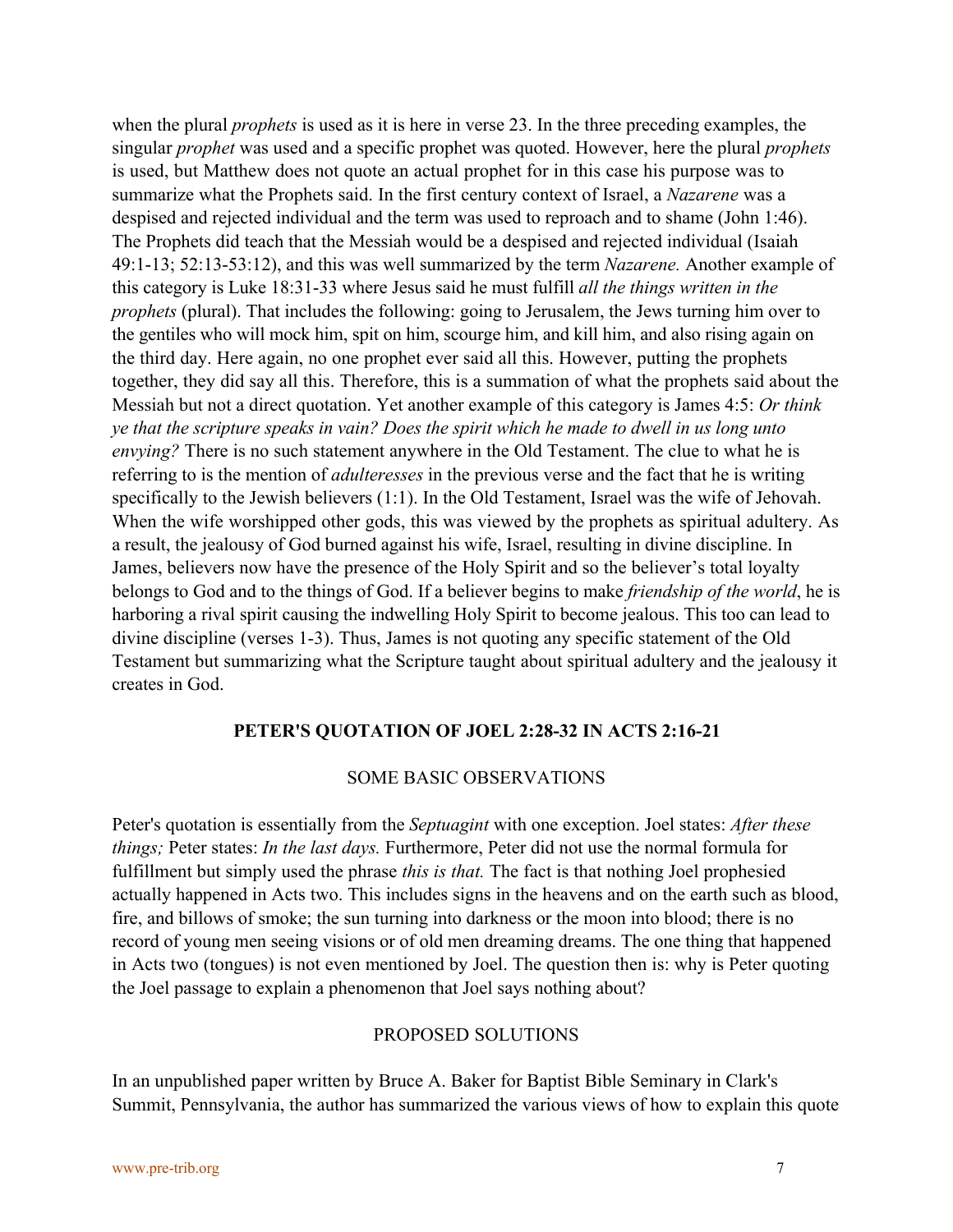(pgs. 14-23). The following is taken from his research. Richard Longenecker: Peter quoted the entire section because of the messianic significance of the passage and because he wanted to focus on the last statement that those who call upon the name of the Lord will be saved and this in turn opened the door for Peter to present the gospel; as for the supernatural elements in the prophecy, Peter probably expected them to occur in the near future. Charles Ryrie: His conclusion is similar to that of Longenecker in that what is stated in verses 19-20 "is simply a connecting link between the two key points of his argument." He states that the events prophesied by Joel did not actually come to pass. Joseph A. Alexander: Since the prophecy does not correspond to what actually happened, the prophecy of Joel should be taken metaphorically and all the supernatural language of Joel should be understood symbolically of a revolutionary change so dramatic as to be compared to the extinction of the heavenly bodies. H.B. Hackett: The judgment section of Joel refers to the events of A.D. 70 and while the supernatural signs themselves did not occur, these auguries are to be understood figuratively of the destruction of Jerusalem and the Temple. Darrell Bock: This is the use of the *pesher* formula, which assumes a hidden meaning to the text and may add multiple layers of meaning to the original text, and therefore it is used as an example to justify complementary hermeneutics used by Progressive Dispensationalists. Zane Hodges: He also sees it as a *pesher* formula, but as a Classical Dispensationalist, he does not use it for the same reason. Merrill Unger: The phrase *this is that* introduces an example of a similar event; thus the outpouring of the Spirit in Acts two was a similar event to the expected outpouring of the Spirit at the establishment of the Messianic Kingdom. Daniel Wallace: He interprets the phrase *this is that* as a "convertible proposition" which intends to show an equivalence that is less than total which in turn leads to seeing a partial fulfillment of the prophecy in Acts two but a full fulfillment in the future; hence this is a partial fulfillment of the total prophecy.

Baker opts for the last view: *Therefore, the outpouring of the Holy Spirit at Pentecost as well as Samaria and Caesarea are part of the preliminary fulfillment to the promised outpouring associated with Christ's second advent.* This is the view of Progressive Dispensationalism, but Baker notes that *Traditional Dispensationalists should have no quarrel with this interpretation. After all, this approach takes Joel at face value, leaves room for a future fulfillment within the nation of Israel, and best explains the text.* This is also the view of Mal Couch: *Holding this view does not necessarily make one a "progressive" dispensationalist. This view best explains the biblical data and accords well with classical dispensationalism.*

#### LITERAL PLUS APPLICATION

If Joel had mentioned the speaking in tongues, then one could make a case for a partial fulfillment. The fact is, Joel does not mention it. If the Joel passage was partially fulfilled, exactly what part was fulfilled? This is not the same as the prophecies of Isaiah 61:1-3 and Zechariah 9:9-10 where partial fulfillment is obvious since the first part of both passages speak of the first coming and the second part speaks of the second coming. The Joel passage simply does not fit this category.